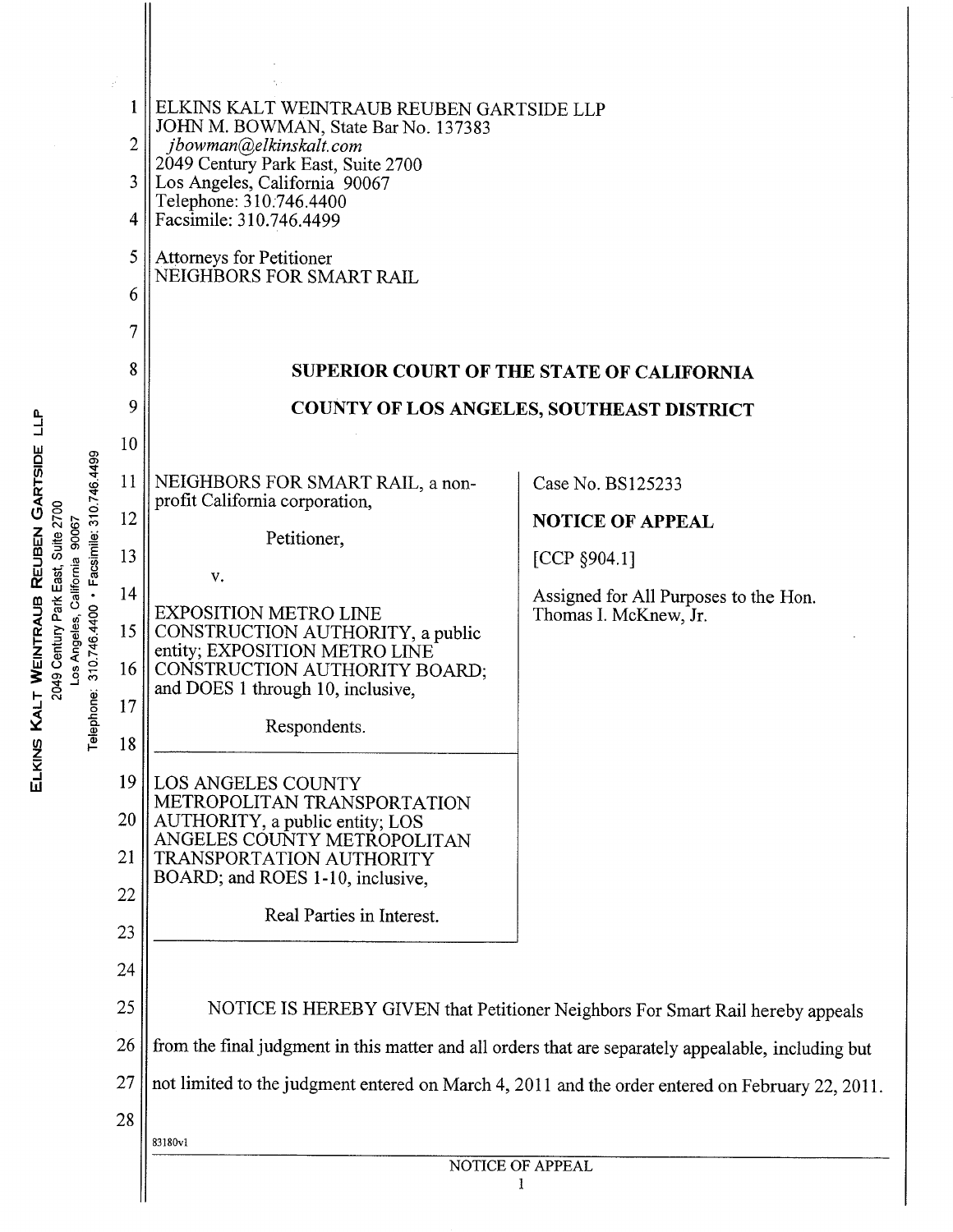DATED: April 22, 2011 ELKINS KALT WEINTRAUB REUBEN GARTSIDE LLP  $\mathbf{1}$  $\overline{2}$ 3 By: John M.  $\overline{4}$ ∤Bowman Attorneys for Petitioner 5 NEIGHBORS FOR SMART RAIL 6  $\overline{7}$ 8 9 10 11  $12\,$ 13 14 15 16  $17\,$ 18 19 20 21 22 23 24 25 26 27 28 83180vl NOTICE OF APPEAL  $\sqrt{2}$ 

ELKINS KALT WEINTRAUB REUBEN GARTSIDE LLP

2049 Century Park East, Suite 2700

Telephone: 310.746.4400 · Facsimile: 310.746.4499

Los Angeles, California 90067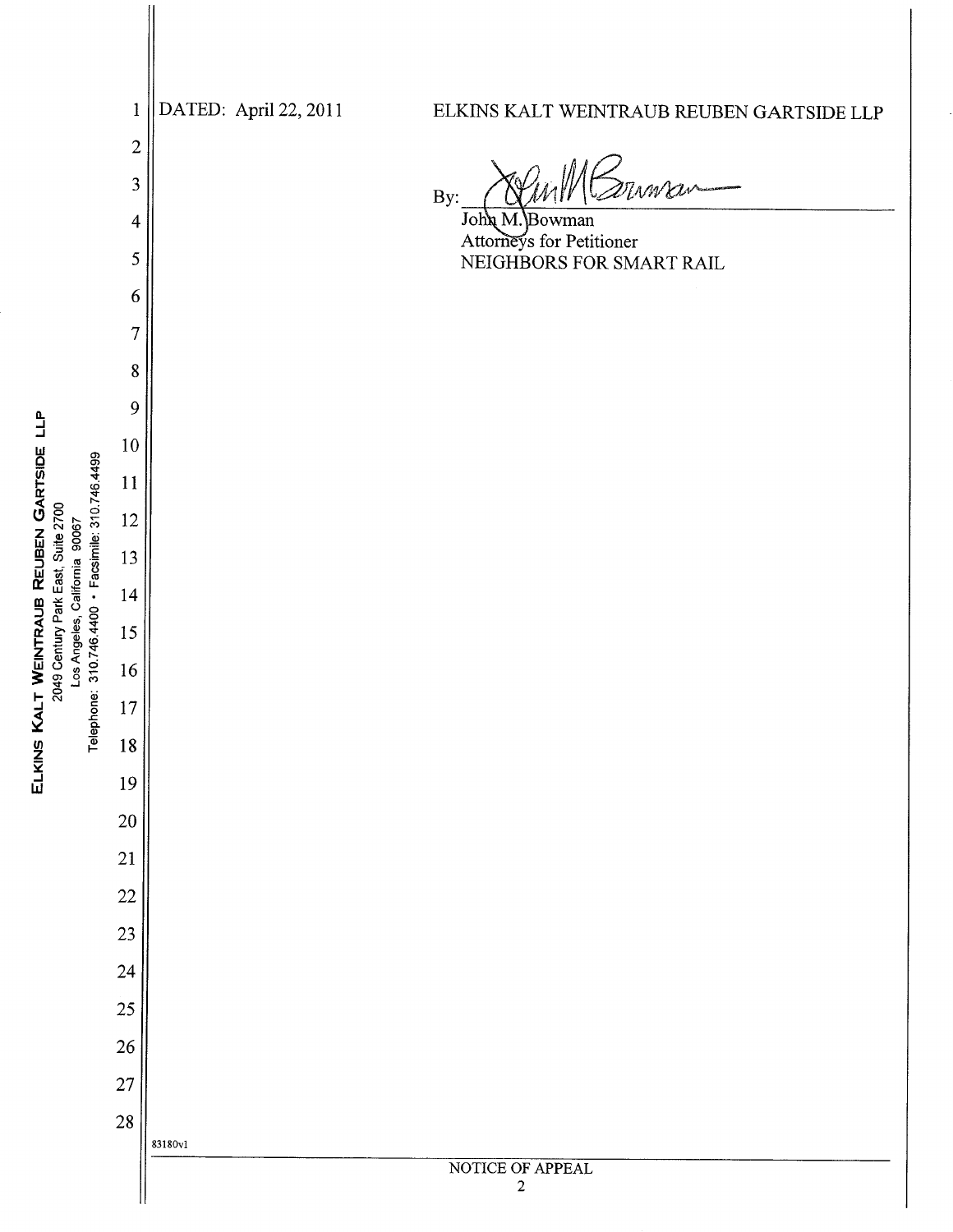| 1                                                                                                                        | <b>PROOF OF SERVICE</b>                                                                                                                                                                                                                                                                                                                                                                                                                                                                                                                                                                                                                                                                                                                                                                                                                                                                                                                                                                                                                                                                                                                                                                                                                                                                                                     |  |  |  |  |  |  |
|--------------------------------------------------------------------------------------------------------------------------|-----------------------------------------------------------------------------------------------------------------------------------------------------------------------------------------------------------------------------------------------------------------------------------------------------------------------------------------------------------------------------------------------------------------------------------------------------------------------------------------------------------------------------------------------------------------------------------------------------------------------------------------------------------------------------------------------------------------------------------------------------------------------------------------------------------------------------------------------------------------------------------------------------------------------------------------------------------------------------------------------------------------------------------------------------------------------------------------------------------------------------------------------------------------------------------------------------------------------------------------------------------------------------------------------------------------------------|--|--|--|--|--|--|
| $\overline{2}$                                                                                                           | STATE OF CALIFORNIA, COUNTY OF LOS ANGELES                                                                                                                                                                                                                                                                                                                                                                                                                                                                                                                                                                                                                                                                                                                                                                                                                                                                                                                                                                                                                                                                                                                                                                                                                                                                                  |  |  |  |  |  |  |
| 3<br>$\overline{4}$                                                                                                      | At the time of service, I was over 18 years of age and not a party to this action. I am<br>employed in the County of Los Angeles, State of California. My business address is 2049 Century<br>Park East, Suite 2700, Los Angeles, California 90067.                                                                                                                                                                                                                                                                                                                                                                                                                                                                                                                                                                                                                                                                                                                                                                                                                                                                                                                                                                                                                                                                         |  |  |  |  |  |  |
| 5<br>6                                                                                                                   | On April 22, 2011, I served true copies of the following document(s) described as<br>NOTICE OF APPEAL on the interested parties in this action as follows:                                                                                                                                                                                                                                                                                                                                                                                                                                                                                                                                                                                                                                                                                                                                                                                                                                                                                                                                                                                                                                                                                                                                                                  |  |  |  |  |  |  |
| 7                                                                                                                        | <b>SEE ATTACHED SERVICE LIST</b>                                                                                                                                                                                                                                                                                                                                                                                                                                                                                                                                                                                                                                                                                                                                                                                                                                                                                                                                                                                                                                                                                                                                                                                                                                                                                            |  |  |  |  |  |  |
| 8<br>9<br>10<br>11<br>12<br>13<br>14<br>15<br>16<br>17<br>18<br>19<br>20<br>21<br>22<br>23<br>24<br>25<br>26<br>27<br>28 | $X$ BY MAIL: I enclosed the document(s) in a sealed envelope or package addressed to the<br>persons at the addresses listed in the Service List and placed the envelope for collection and<br>mailing, following our ordinary business practices. I am readily familiar with Elkins Kalt<br>Weintraub Reuben Gartside LLP's practice for collecting and processing correspondence for<br>mailing. On the same day that the correspondence is placed for collection and mailing, it is<br>deposited in the ordinary course of business with the United States Postal Service, in a sealed<br>envelope with postage fully prepaid.<br>BY OVERNIGHT DELIVERY: I enclosed said document(s) in an envelope or package<br>provided by the overnight service carrier and addressed to the persons at the addresses listed in the<br>Service List. I placed the envelope or package for collection and overnight delivery at an office or<br>a regularly utilized drop box of the overnight service carrier or delivered such document(s) to a<br>courier or driver authorized by the overnight service carrier to receive documents.<br>I declare under penalty of perjury under the laws of the State of California that the<br>foregoing is true and correct.<br>Executed on April 22, 2011, at Los Angeles, California.<br>enuv |  |  |  |  |  |  |
|                                                                                                                          | 83180v1                                                                                                                                                                                                                                                                                                                                                                                                                                                                                                                                                                                                                                                                                                                                                                                                                                                                                                                                                                                                                                                                                                                                                                                                                                                                                                                     |  |  |  |  |  |  |
|                                                                                                                          | NOTICE OF APPEAL<br>3                                                                                                                                                                                                                                                                                                                                                                                                                                                                                                                                                                                                                                                                                                                                                                                                                                                                                                                                                                                                                                                                                                                                                                                                                                                                                                       |  |  |  |  |  |  |
|                                                                                                                          |                                                                                                                                                                                                                                                                                                                                                                                                                                                                                                                                                                                                                                                                                                                                                                                                                                                                                                                                                                                                                                                                                                                                                                                                                                                                                                                             |  |  |  |  |  |  |

 $\hat{\boldsymbol{\beta}}$ 

ELKINS KALT WEINTRAUB REUBEN GARTSIDE LLP<br>2049 Century Park East, Suite 2700<br>Los Angeles, California 90067<br>Telephone: 310.746.4400 - Facsimile: 310.746.4499